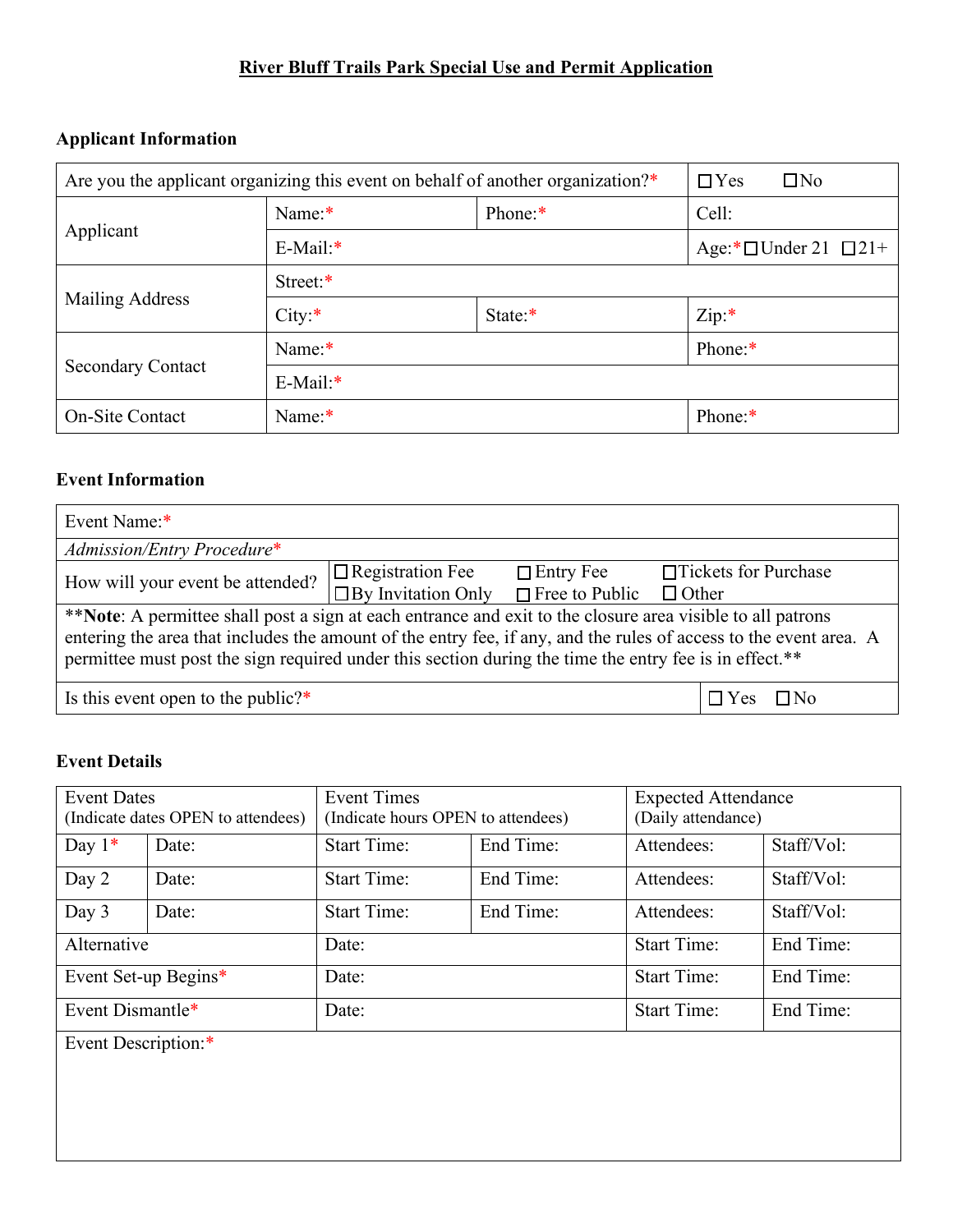| Will the majority of the participants be under the age of 21?* | $\Box$ Yes | $\Box$ No |
|----------------------------------------------------------------|------------|-----------|
| Event Location*                                                |            |           |
| (Describe in detail, attach a map)                             |            |           |
|                                                                |            |           |
|                                                                |            |           |
|                                                                |            |           |
|                                                                |            |           |
|                                                                |            |           |
|                                                                |            |           |
|                                                                |            |           |
| Specific area of the park:*                                    |            |           |

## **Required Maps**

Please include the following details in your event map:

- Boundaries of the activity with entryway and route for a mobile event;
- Electrical locations of generators and electrical connections;
- Emergency access (20 feet clear for fire truck and public safety access);
- Equipment (stages, booths, tents, fencing, bike racks, risers, by type and size);
- Food vendor locations;
- Recycle and trash receptacles;
- Alcoholic beverage service locations;
- Sanitation facilities;
- Portable toilets;
- Parking provisions

#### **Vendors**

| Merchandise Sales*                                    |            |           |
|-------------------------------------------------------|------------|-----------|
| Does your event include the sale of (non-food) goods? | $\Box$ Yes | $\Box$ No |
| Food Vendors*                                         |            |           |
| Does your event include the sale of food?             | $\Box$ Yes | ∃No       |

#### **Alcoholic Beverages**

| Will alcohol be consumed at your event?* | $\exists$ Yes | $\neg$ No |
|------------------------------------------|---------------|-----------|
|------------------------------------------|---------------|-----------|

## **Cooking and Mobile Food Vending**

| Will there be gas grills, propane stoves, or portable charcoal grills?* | $\Box$ Yes $\Box$ No |  |  |
|-------------------------------------------------------------------------|----------------------|--|--|
|-------------------------------------------------------------------------|----------------------|--|--|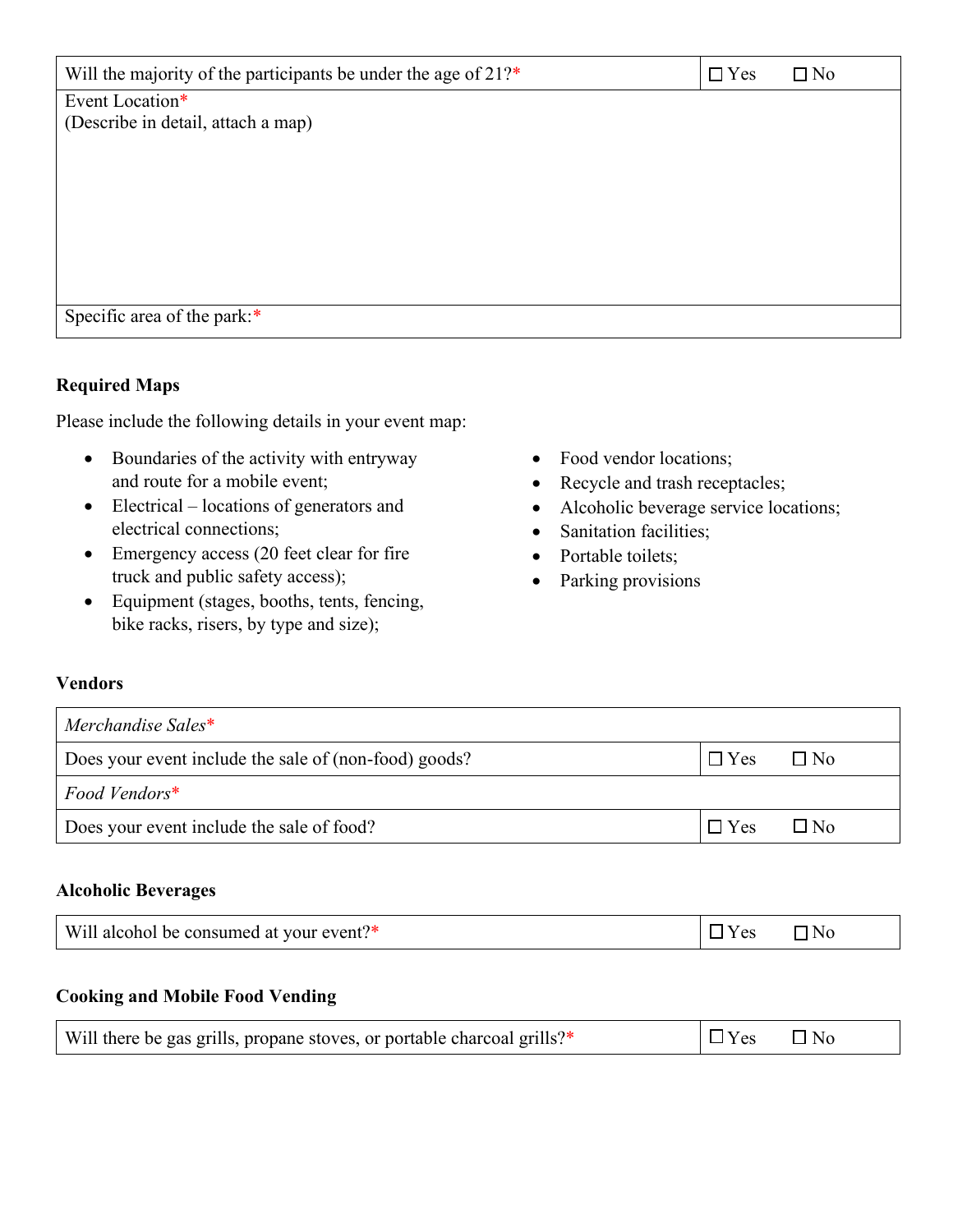## **Solid Waste**

| Please describe your event's plan for trash removal/recycling?* |            |           |
|-----------------------------------------------------------------|------------|-----------|
|                                                                 |            |           |
|                                                                 |            |           |
|                                                                 |            |           |
|                                                                 |            |           |
| Will your event use portable toilets?*                          | $\Box$ Yes | $\Box$ No |

## **Water and Electric**

| Will your event include the use of generators?* | Y es | $\n  7$ No |
|-------------------------------------------------|------|------------|
|-------------------------------------------------|------|------------|

# **Entertainment**

| $\vert$ radio, tape players, etc.) be used in conjunction with this event?* |            | $\Box$ No |
|-----------------------------------------------------------------------------|------------|-----------|
| Are there any musical entertainment features related to your event?*        | $\Box$ Yes | $\Box$ No |

## **Structures**

| Tents and Canopies*                                                                                                                                          |            |           |
|--------------------------------------------------------------------------------------------------------------------------------------------------------------|------------|-----------|
| Do you plan to erect temporary structures, such as, stages, booths, tables, tents,<br>displays, amusements (bounce house, kiddy rides) etc., for this event? | $\Box$ Yes | $\Box$ No |

## **Public Safety Plan**

| $Security*$                                                                          |            |           |
|--------------------------------------------------------------------------------------|------------|-----------|
| Please describe your procedures for both crowd control and internal security:        |            |           |
|                                                                                      |            |           |
|                                                                                      |            |           |
|                                                                                      |            |           |
|                                                                                      |            |           |
|                                                                                      |            |           |
| Have you hired a security company to handle security arrangements for this event?    | $\Box$ Yes | $\Box$ No |
| Are you planning on utilizing OFF-DUTY City of St. Joseph Police Officers?           |            |           |
| **If yes, the organizer needs to coordinate this directly with the St. Joseph Police | $\Box$ Yes | $\Box$ No |
| Department (816-271-4701).**                                                         |            |           |

# **Emergency Preparedness**

|  | Emergency Plan (Hazardous weather, fire, etc.)* |  |
|--|-------------------------------------------------|--|
|--|-------------------------------------------------|--|